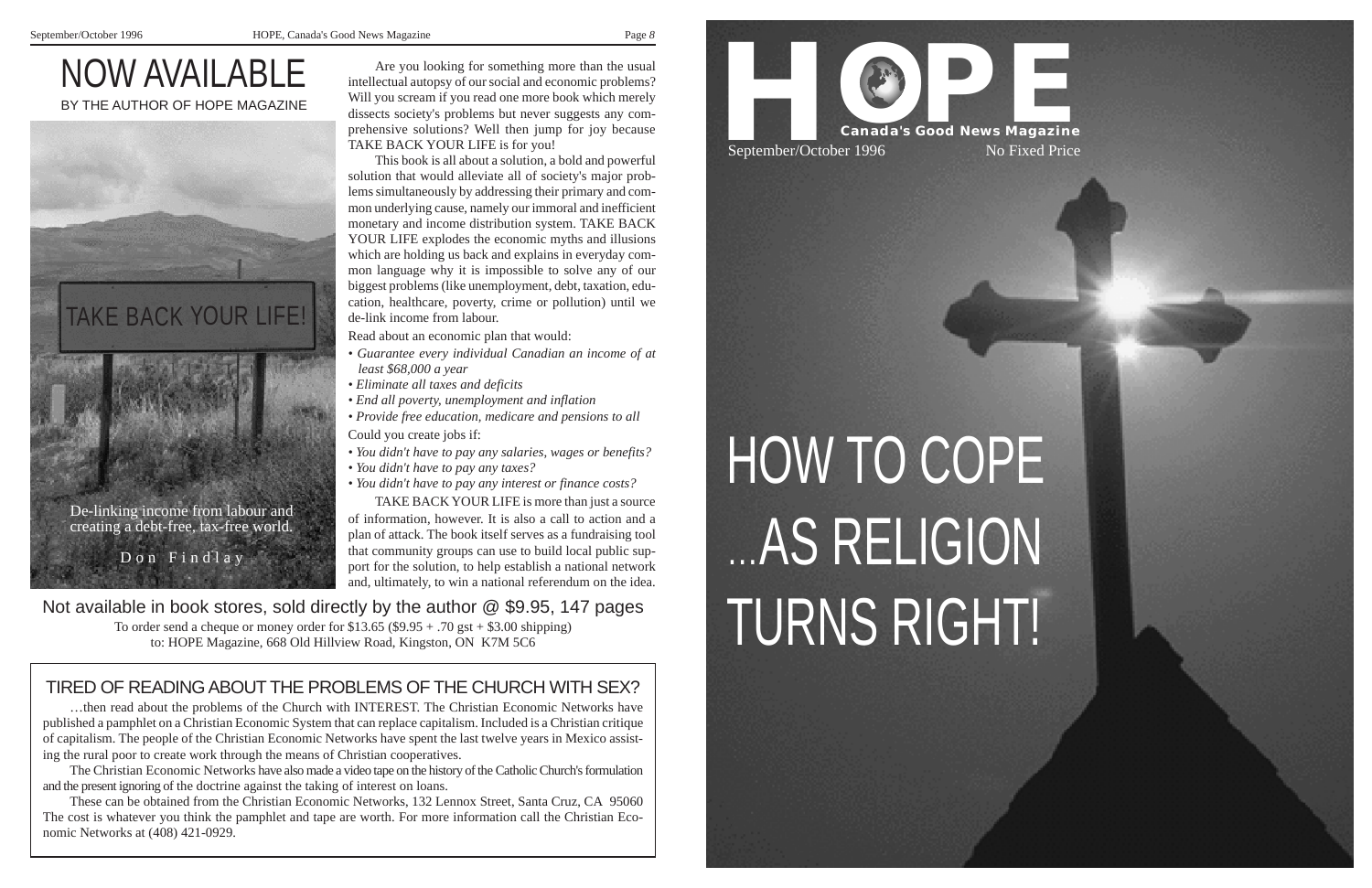### Obsolete Men

Recently I had the opportunity to read a fascinating article entitled "Obsolete Men" which was originally published in the December 1932 issue of Fortune Magazine. The piece explored the possibility that millions of American workers might become permanently redundant in the new machine age that was developing rapidly as the twentieth century began. It cautioned that "Technological Unemployment" was not merely a temporary pause in employment opportunities but a profound structural change in the very nature of the modern economy.

The article contained a wealth of historical information on the economic and employment statistics of the time, but what struck me the most was just how similar the problems that were occurring then are to the ones that are taking place today. The only thing that has really changed over the last sixty or seventy years is the nature of the technological advancements themselves. At the beginning of the twentieth century, it was geometrical increases in *mechanical power* sources that were driving innovation and new technology. Today it is geometrical increases in *computer power* sources that are fuelling innovation and new technology. But even after all these years, we still have not adequately addressed the single most important factor causing the multitude of social problems which are associated with our rapid technological advancements, namely the antiquated monetary system that we use to distribute the benefits of our increased productivity.

Here are a few quotes from this remarkable article:

"…in the whole spectrum of industry from one end to the other, fewer men are required to do a given unit of work, more and more automatic machines are continually being developed and installed, and the basic relation of human labor to industrial production in America is apparently undergoing a change as profound as that which, in the early days of the Industrial Revolution, threatened the security and even the food and the shelter of British labor." *(page 25)*

"…the possibility that the present depression may be the effect of a revolutionary and far-reaching change in industrialism, rather than a cyclical dislocation of the credit machinery, has never seriously been entertained. …If that increasing process of mechanization which is the characteristic feature of modern industry means an increasing displacement of human labor and the rapid industrial obsolescence of a great part of the country's population, then it is worse than idle to discuss farm-

It's been a year since the first 100 copies of HOPE were printed in Canada. Who would have ever thought that such a tiny, one-man, volunteer operation could survive for a full year in a land of giants. Not that HOPE's circulation is threatening the sales of Macleans or Time or anything. Its readership base is still insignificant, due mainly to the cost of printing and distribution. But it is increasing slowly and surely, from coast-to-coast in Canada and throughout the USA and Mexico. Many of the articles in HOPE have been reprinted in other publications and readers are encour aged to photocopy and distribute the magazine widely. Ac cordingly, it is nearly impossible to determine accurately how many people may have been influenced by this hum ble little endeavor. If you have, but haven't yet written to me, please do so this year. It is the feedback from HOPE's readers that motivates me to continue.

HOPE is published six times a year by Don Findlay, an independent researcher living in Kingston. Recognizing the need to demonstrate new, more cooperative ways of doing things led to the decision not to charge a fixed price for this magazine. HOPE now relies entirely on the wis dom and generosity of its readers for its survival. HOPE *trusts* you, the reader, to judge the value of this publication for yourself. If you feel that it makes an important contri bution to society and you wish to help it to continue and grow, then please send a donation to the address below. If you wish to sponsor the printing of additional copies of HOPE, its current short-run printing costs are about \$30 per 100. If you ask for it, a credit in your name will be printed in the run that you sponsor. All of the time and labor that is expended in producing HOPE is volunteered.

Please feel free to photocopy or reproduce this maga zine electronically. Letters to the editor, opinion pieces and any good-news stories are always welcome and should be addressed to: HOPE Magazine,

668 Old Hillview Road, Kingston, ON, K7M 5C6



### Interest …a Form of Private Taxation

fessor at the University of Hanover in Germany, discusses a fascinating investigation that she conducted to determine what portion of the final cost of certain government provided goods and services was due to an accumulation of interest charges. She found that even for relatively labour-intensive operations such as garbage collection, that

It is curious, with all the moral outrage expressed against excessive public taxation, that little attention is ever focused on the immorality of interest charges, a form of private taxation. At least some of the public tax revenues are used to provide real goods and services that each taxpayer benefits from using. Things like roads, schools, hospitals, utilities, fire departments and law enforcement agencies benefit us all. But the interest charges that we all must pay to rent the nation's money supply are only a net benefit to a tiny percentage of the total population. In fact, even most of our public taxation revenues are used simply to make interest payments on our accumulating public debt or to pay for the interest costs which are imbedded in the price of the goods and services that the government purchases on our behalf. In a book entitled "Interest and Inflation Free Money", Margrit Kennedy, a progoods and services that they purchase. Few Canadians realize that, even if they don't owe a penny personally to anyone, they still pay thousands of dollars per year in interest costs which are passed along to them in their tax bills and in the selling price of the goods and services that they purchase. It is this private tax called interest that the public needs to focus on. Interest is the most regressive tax there is. Those who are least able to pay (ie. those who have low incomes, few collateral assets or have been labeled a bad credit risk) must pay a higher rate than those who are much better off. When the rich borrow money they often do so at a rate which is at or below the prime interest rate. When the poor apply for credit they are often forced to borrow from loan sharks and finance companies which charge rates that are four or five times higher than the prime interest rate.

cumulative interest costs imbedded in the price chain of inputs accounted for about 12% of the total cost of the services provided. For services in which costs were more equally distributed between labour and capital inputs, such as water and sewage treatment systems, accumulating, imbedded interest charges accounted for about 47% of the final cost to the public. For capital intensive projects such as public housing, however, the total interest expense accumulating in the input price chain accounted for about 77% of the total cost of providing the service. It is remarkable, then, that it is rarely ever acknowledged in the mainstream media that high interest costs are one of the leading causes of inflation. come from their savings and investments, very few ever even come close to recovering what they pay out in interest costs either on money that they borrow personally or on interest charges that are imbedded in the cost of the

While many Canadians enjoy receiving interest income on his accumulating interest income throughout the term of his investment. Why then should he complain if the source of his income is taxed only twice? Also, as interest costs are passed along the input chain from supplier to supplier, they are continually compounding. At least with public taxes like the GST and PST, the cost of the taxes (to the intermediate channel members) are stripped out of the price of the goods and services produced until the point of final sale. In the case of interest costs, however, each supplier's interest cost must be paid for in full by the next supplier in the chain who must also incur additional interest costs to finance his inventory and run his own operations. At each step along the production, distribution and retail chain additional interest costs are added to the final selling price of the product or service. The significance of compound interest costs dwarfs the unfairness of double taxation, yet a hardly a word of concern is ever spoken.

Another common complaint of the well-todo, who are leading the crusade against public taxation, is that taxing corporate profits and then dividend income and capital gains constitutes double taxation. But compound interest is simply a form of perpetual double taxation. A "smart" investor structures his portfolio so that he earns new interest in-

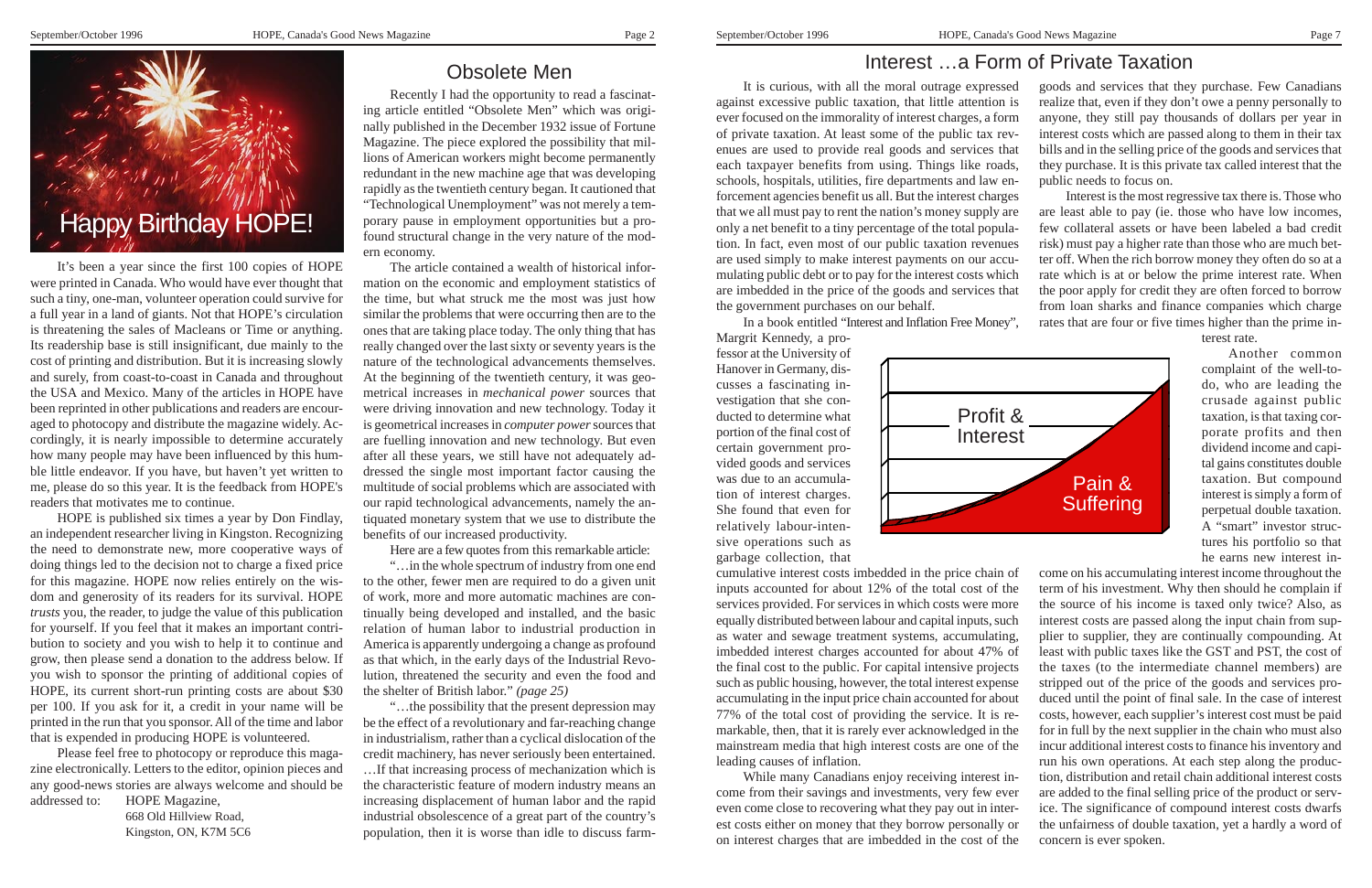### The Cheaper the Better …for Whom?

As labour rates continue to stagnate and more and mists fail to mention that the *economy of scale* works in two directions. As prices get smaller, the dominant players (ie. survivors) in the marketplace get bigger. As the major players grow in size and financial power, their advantage becomes insurmountable, discouraging any new companies from entering into the market. Eventually only a few market titans remain and near-monopoly conditions emerge.

> All the evidence that you should need to appreciate the truth in this analysis already surrounds you. Go to any mall anywhere today and count the number of independent stores operating inside. Chances are that you will only need one hand to do your counting. The major corpora-

> > tions are franchising their monoculture globally. Diversity is dying. Free market competition is dying. Freedom of choice is dying. The more you support these corporate monoliths the worse things will get. We have been conditioned to believe the idea *the cheaper the better*, but ask yourself better for whom? The truth of the matter is *the cheaper the deader* …for all but a few!

> > The only way to turn things around is for you to make a conscious choice and a determined effort to support your local, independent community merchants. In the short term you may have to pay a little bit more to buy their products

or shop in their stores, but in the long run you will save enormously. A community can not remain healthy for long without small business. With our support, small businesses will hire our sons and daughters. With our support, small businesses will stay in our communities, through thick and thin, for generations and will recirculate their profits back into the local market. With our support, small businesses will pay their fair share of the total tax burden. With our support, small businesses will repopulate our vacant buildings with a vibrant and exciting diversity of products and services which reflect a unique, local personality and charm. With our support, small businesses will rekindle our hope for a kinder, caring, more community-focused world, centered around human values and environmentally-sustainable lifestyles rather than a cannibalistic profit/ debt-driven economy. Our loyalty gave the corporations their enormous power, now our wisdom must take it back again.

more people must replace stable, well-paid career opportunities with short-term contracts and part-time work or minimum wage jobs in the services sector, out of necessity, consumers are becoming obsessed with penny-pinching. In fact, a good deal of our culture is now devoted entirely to the ritualistic *hunt for good value*. Newspaper and magazine ads, television and radio commercials, flyers, coupons, in-store specials, trial sizes, bonus sizes, economy packs and clearance sales for a zillion reasons …all reinforce our preoccupation with netting that elusive game, *the best price*.

But what if low prices are one of the primary causes

" The word "overproduction" has obscured the en tire situation. There is obviously no overproduction in a country in which several millions of able-bodied workers are without adequate food and clothing. There is merely a breakdown of the social machine. We talk of starvation in the midst of plenty as if it were a paradox. There is nothing paradoxical about it. If one man in 1925 is equal to three men in 1914 as a *producer* of goods but equal only to one man in 1914 as a *consumer* of goods, then the chances are that there will be a surplus of goods which cannot be sold and a surplus of men who cannot buy. The two together add up to the familiar platitude of starvation in the midst of plenty. And only an increase in production equal to the sum of the increase in productivity and the increase in population can possibly alter the situation un der existing conditions" *(page 92)* "…the present system of distribution originated in a For a contract of the contract of the same of the same of the same of the same of the same of the same of the same of the same of the same of the same of the same of the same of the same of the same of the same of the sam

of all of our other social and economic problems? That's ridiculous, you say? Well then, consider this. In a competitive low-price market, the only way to stay alive is by cutting costs. To cut costs you either have to reduce your raw material and component costs (by finding cheaper suppliers), or lower your labour costs (by reducing wages or by replacing people with machines), or increase your sales volumes (in order to spread your fixed costs over a larger number of sales). The tremendous financial resources of the transnational corporations give them a huge advantage in all three of these areas. They can source the cheapest suppliers and labour markets, anywhere

in the world. They can finance and adopt the latest laboursaving technologies quickly and recover the cost of their investment before their smaller competitors. They have tremendous distribution and retail networks and can afford enormous advertising and marketing campaigns to increase their sales volumes. In short, small business doesn't stand a chance in markets where price is the main competitive factor.

As times get tougher for workers, however, consumers become more price-sensitive in all markets. This further increases the advantage of the big corporations. They grow bigger and swallow up more of their competitors (or force them to go out of business). More workers become unemployed (as machines replace them) and more consumers start worrying about their own future (and start saving for it) …all of which causes even more price sensitivity and the vicious circle continues. All too often econoers' loans and the reform of the Anti-Trust laws as a rem edy." *(page 26)* " Any assumption of the economist that a displace ment of workers by mechanization in one industry will result in the creation of jobs for them in another leaves out of the account the fact that there is also an industry of engineering -of machine making and energy application which operates over the whole industrial field at once, and that the worker forced out of automobile making into a hotel kitchen may find the hotel kitchen mechanized before he can get there." *(page 92)* "That unemployment did exist in the U.S. even at the height of the boom is of course well known. The New York State Commissioner for Labor complained in 1928 that the unemployment situation was as bad as in the de pression of 1921, even though there had been no corre sponding slump in factory production. And the average of unemployment among non-agricultural workers in the

U.S. between 1922 and 1927 was 2,000,000 men "usu ally employed and then unemployed and seeking work." It is, of course, probable that a part of these belonged to that marginal group of less efficient or less energetic men who, in a more primitive economy, are taken up in farm work and the like. But this group, for which there is no place in a highly industrialized society, constitutes never theless a burden upon such a society. For they must be fed or destroyed." *(page 92)*

"In either case the choice for an industrial commu nity remains the same: given a surplus of man-hours over available jobs, shall that surplus be allocated to a part of the working population as a burden or divided by the en tire working population as a blessing?" *(page 92)*